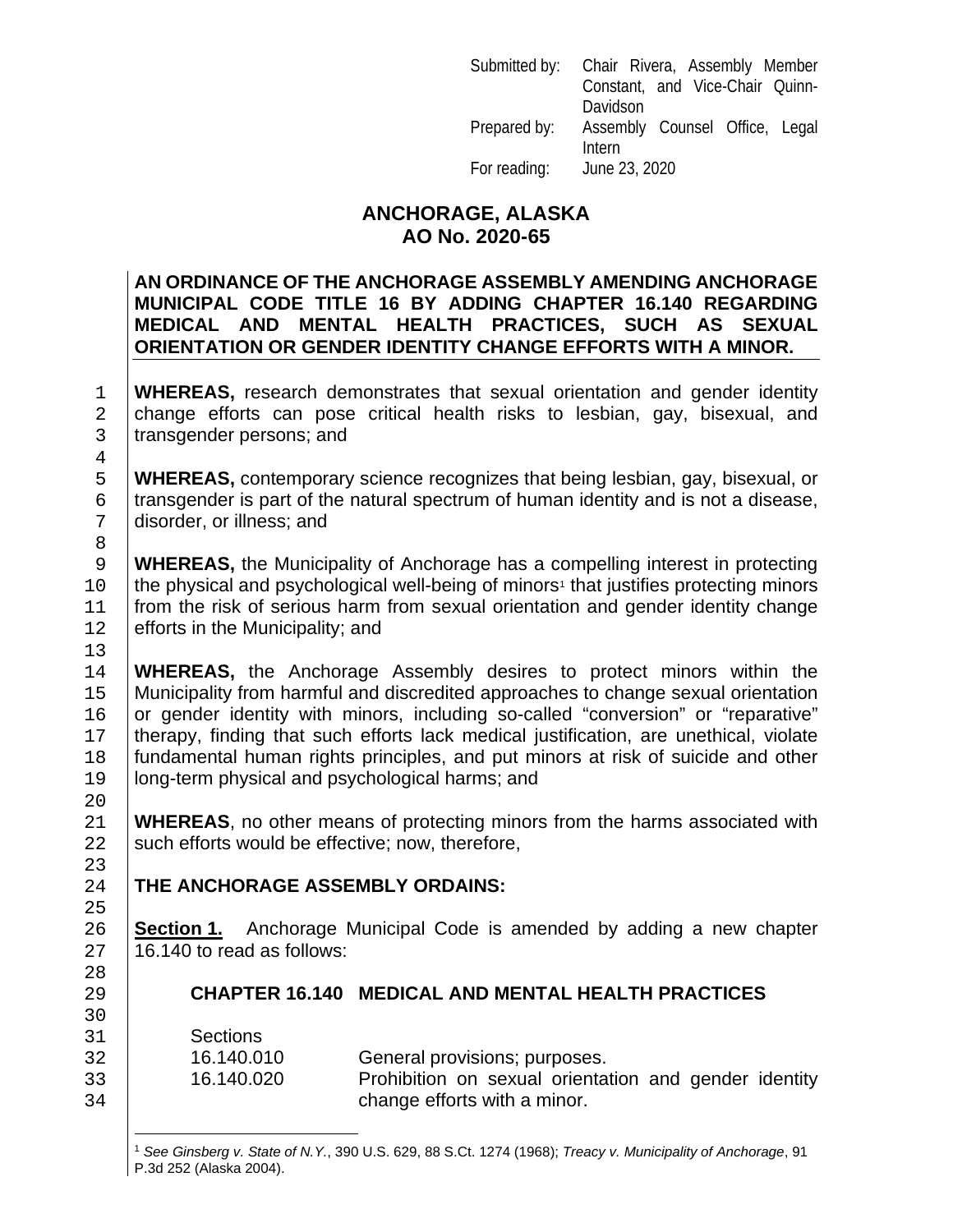# $\frac{1}{2}$ 3 8 11 25<br>26 29<br>30 31 42<br>43

### 2 **16.140.010 General provisions; purposes.**

*A Purpose*. This Chapter is an exercise of the Municipality's police power for the public safety, health, and welfare in relation to the provision of medical 5 the public safety, health, and welfare in relation to the provision of medical<br>6 and mental health practices: and its provisions shall be liberally construed to  $\begin{array}{c|c} 6 & \text{and mental health practices; and its provisions shall be liberally constructed to  
7 & \text{accomplish this purpose.} \end{array}$ accomplish this purpose.

#### 9 **16.140.020 Prohibition on sexual orientation and gender identity**  change efforts with a minor.

- 12 A. *Findings and Intent*. Medical and mental health experts have 13 denounced efforts to change sexual orientation and gender identity as<br>14 ineffective and unsafe for people, especially minors. These efforts are 14 ineffective and unsafe for people, especially minors. These efforts are<br>15 based on the discredited premise that being non-heterosexual or 15 based on the discredited premise that being non-heterosexual or<br>16 transgender is a mental disorder that can be corrected or cured. It is 16 transgender is a mental disorder that can be corrected or cured. It is<br>17 the intent of the Assembly that these unethical treatments that 17 the intent of the Assembly that these unethical treatments that<br>18 correlate with serious and dangerous harm to the health and well-18 correlate with serious and dangerous harm to the health and well-<br>19 being of minors be prohibited. Therefore, the assembly finds and 19 being of minors be prohibited. Therefore, the assembly finds and<br>20 declares that protecting minors from efforts to change sexual 20 declares that protecting minors from efforts to change sexual<br>21 crientation or gender identity is necessary to further its compelling orientation or gender identity is necessary to further its compelling 22 interest in protecting the physical and psychological well-being of<br>23 ind minors, and no other means of protecting minors from the harms minors, and no other means of protecting minors from the harms 24 **b** associated with these treatments would be effective.
- 26 B. *Definitions*. The following words, terms, and phrases shall have the neanings ascribed to them in this section, except where the context 27 meanings ascribed to them in this section, except where the context<br>28 clearly indicates a different meaning: clearly indicates a different meaning:

*Minor* refers to any person under 18 years of age.

32 *Provider* means any person licensed, certified, or registered to 33 provide professional counseling including, but not limited to, behavior 34 canalysts, licensed professional counselors, marital and family<br>35 therapists or associates, physicians or assistants, osteopaths or 35 (35 therapists or associates, physicians or assistants, osteopaths or<br>36 (36 assistants, registered or practical nurses or assistive personnel. 36 assistants, registered or practical nurses or assistive personnel,<br>37 certified nurse aides physical or occupational therapists or assistants. 37 certified nurse aides, physical or occupational therapists or assistants,<br>38 sectios or psychological associates, social workers or 38 psychologists or psychological associates, social workers or 39 associates, licensed professional conservators or guardians,<br>40 constructional maturopaths, or a person who performs counseling as part of the 40 can alturopaths, or a person who performs counseling as part of the and person's professional training. person's professional training.

43 *Sexual orientation or gender identity change efforts,* also 44 known as *conversion therapy* or *reparative therapy,* means any 45 counseling, practice, or treatment that seeks to change a person's<br>46 sexual orientation or gender identity including, but not limited to. sexual orientation or gender identity including, but not limited to, 47 efforts to change behaviors or gender expression, or reduce or<br>48 eliminate sexual or romantic attraction or feelings toward a person of 48 eliminate sexual or romantic attraction or feelings toward a person of<br>49 the same gender. Sexual orientation or gender identity change efforts 49 the same gender. Sexual orientation or gender identity change efforts<br>50 do not include counseling that does not seek to change sexual 50 do not include counseling that does not seek to change sexual<br>51 crientation or gender identity and that: orientation or gender identity and that: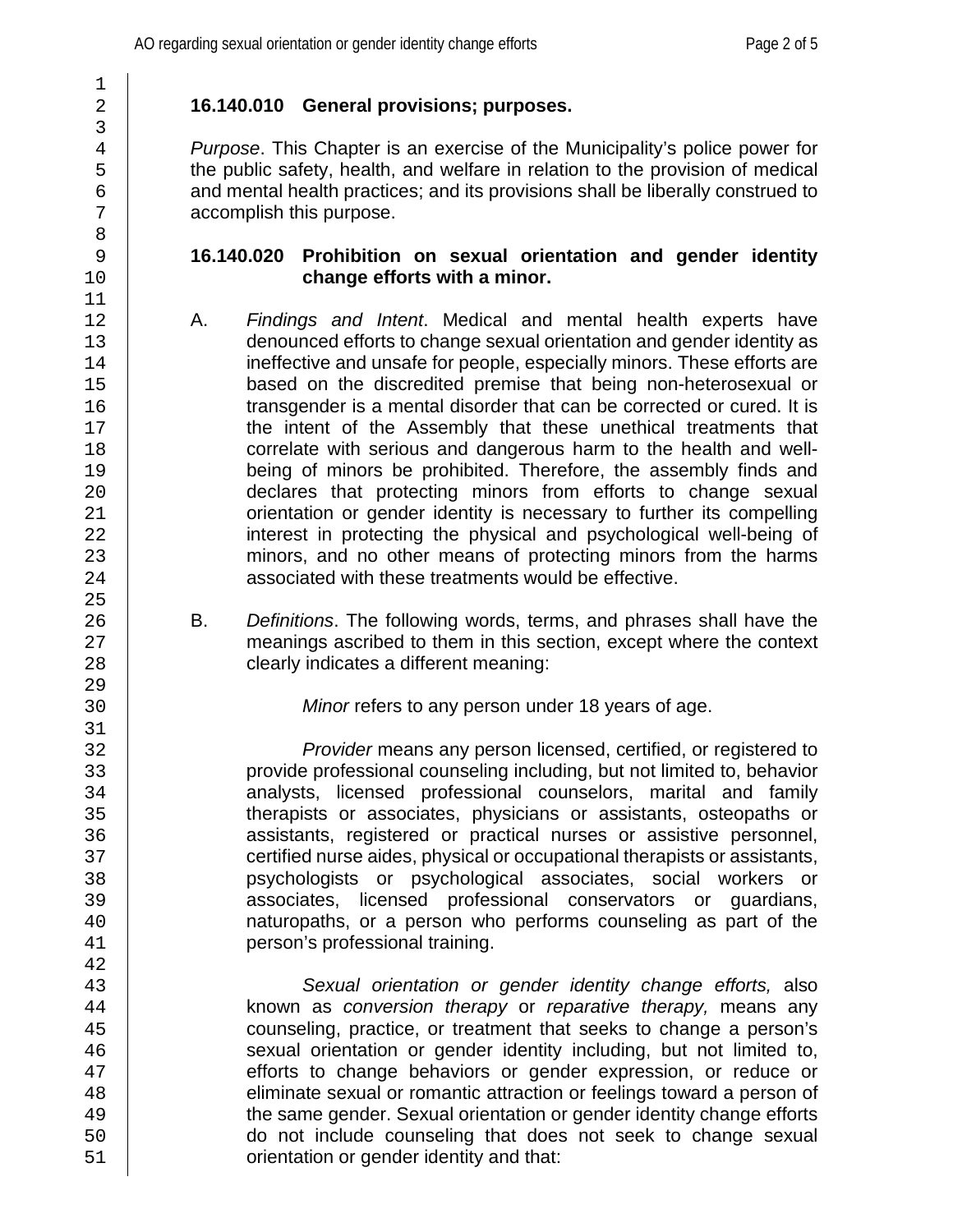- 3 person; or person; or person; or 9<br> $10$  $13$ <br> $14$ 21  $\frac{25}{26}$ 28<br>29 30<br>31
	- 29 **14.60.030 - Fine schedule.**

The fine schedule under this chapter is as follows:

| Code Section |       | Offense |                                                                                                    | Penalty/Fine |
|--------------|-------|---------|----------------------------------------------------------------------------------------------------|--------------|
|              | ***   | $***$   | $***$                                                                                              |              |
| 16.140.020C. |       |         | Providing, applying, or using sexual orientation or<br>gender identity change efforts with a minor | 500.00       |
|              | $***$ | ***     | ***                                                                                                |              |

33

32

 (AO No. 93-167(S-1), § 1, 4-13-94; AO No. 94-108, § 1, 10-5-94; AO No. 94- 134, § 2, 9-8-94; AO No. 95-42, § 2, 3-23-95; AO No. 95-67(S), § 9, 7-1-95; AO No. 95-102, § 1, 4-26-95; AO No. 95-118, § 3, 9-1-95; AO No. 95-163(S), § 21, 8-8-95; AO No. 95-195(S-1), 1-1-96; AO No. 96-51(S-1), § 2, 8-1-96; 38 AO No. 96-96(S-1), § 2, 2-1-97; AO No. 96-126(S), § 3, 10-1-96; AO No. 96-<br>39 137(S), § 9, 1-2-97; AO No. 97-88, § 3, 6-3-97; AO No. 97-107, § 3, 11-17- 137(S), § 9, 1-2-97; AO No. 97-88, § 3, 6-3-97; AO No. 97-107, § 3, 11-17- 97; AO No. 97-133(S), § 1, 11-11-97; AO No. 98-27(S-1), § 2, 11-11-97; AO No. 98-160, § 2, 12-8-98; AO No. 99-13(S), 2-9-99; AO No. 99-91(S), § 4, 7- 13-99; AO No. 2000-64, § 1, 4-18-00; AO No. 2000-116(S), § 4, 7-18-00; AO No. 2000-127(S), § 2, 10-14-00; AO No. 2000-129(S), § 26, 11-21-00; AO

- 2 b. Provides acceptance, support, and understanding to the person; or
- 4 c. Facilitates a person's coping, social support, identity<br>
s exploration, and development, including sexual 5 exploration, and exploration, and denoming sexual exploration, and  $\frac{6}{100}$ 6 contentation and gender identity-neutral interventions to<br>
prevent or address unlawful conduct or unsafe sexual 7 prevent or address unlawful conduct or unsafe sexual prevent or address unlawful conduct or unsafe sexual provide to the prevent or address unlawful conduct or unsafe sexual practices.
- 10 C. *Prohibition on sexual orientation and gender identity change efforts.* It<br>11 Standard Intervencies of provider apply, or use sexual orientation is unlawful for any provider to provide, apply, or use sexual orientation 12 **Fig. 2** or gender identity change efforts with a patient who is a minor.
- 14 D. *Private action*. Any person aggrieved, harmed, injured, or suffering<br>15 loss or damages by the act or omission of another person constituting 15 loss or damages by the act or omission of another person constituting<br>16 a violation of the provisions of this section may, following 30 days 16 a violation of the provisions of this section may, following 30 days<br>17 https://written.notice.to.the.municipal.attorney.or.department,.commence 17 written notice to the municipal attorney or department, commence<br>18 and maintain a civil action for injunctive relief authorized by Section 18 and maintain a civil action for injunctive relief authorized by Section<br>19 1.45.010B. In any action under this section, the Municipality, if not a 19 1.45.010B. In any action under this section, the Municipality, if not a<br>20 party, may intervene as a matter of right. party, may intervene as a matter of right.
- 22 E. Violation of this section shall be punishable by a civil penalty in<br>23 exaccordance with chapter 14.60. Each day in violation constitutes a accordance with chapter 14.60. Each day in violation constitutes a 24 **Separate offense.**

26 **Section 2.** Anchorage Municipal Code section 14.60.030 is hereby amended to read<br>27 as follows (*the remainder of the section is not affected and therefore not set out*): as follows (*the remainder of the section is not affected and therefore not set out*):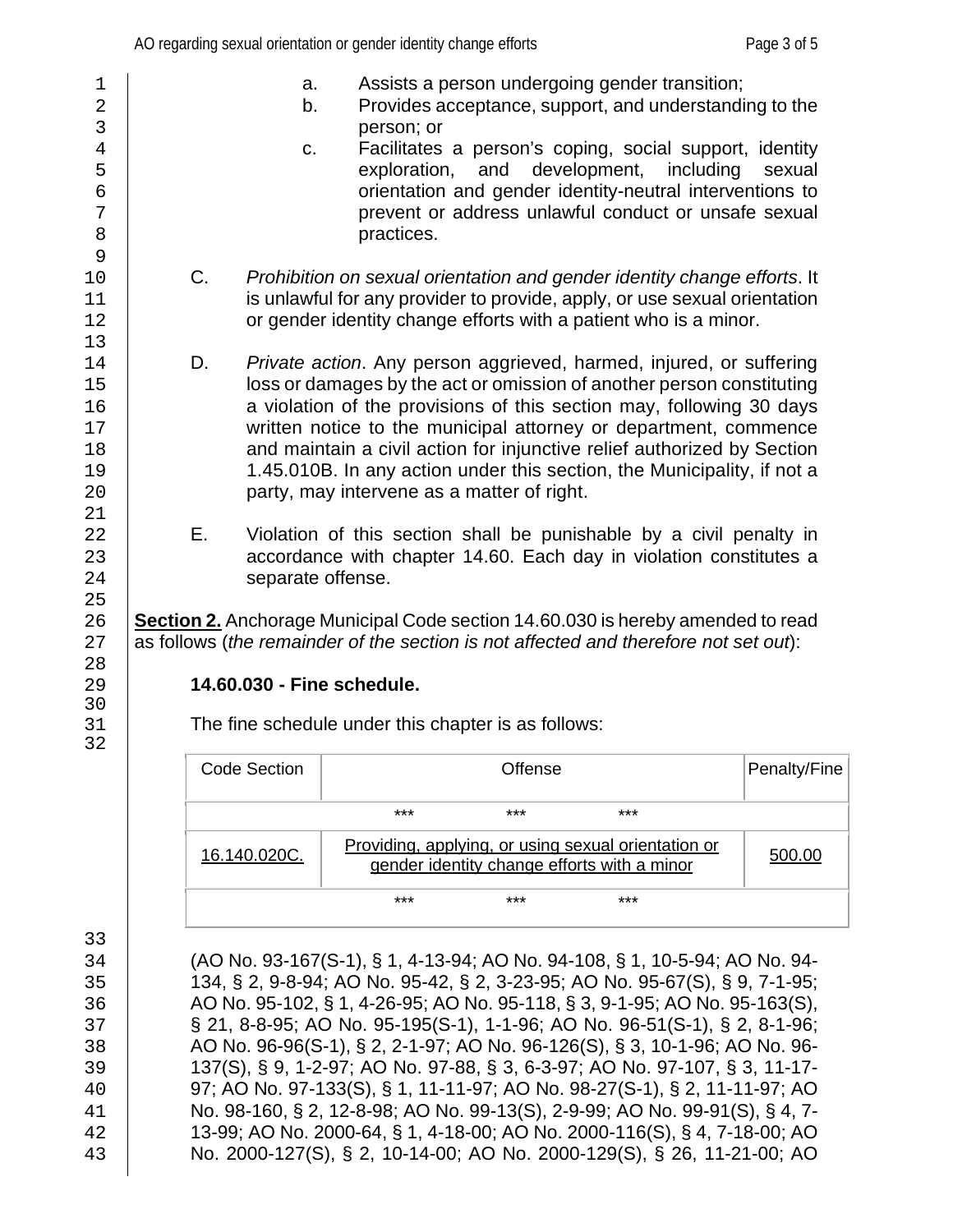1 No. 2001-48, § 1, 3-13-01; AO No. 2001-74(S), § 2, 4-17-01; AO No. 2001-<br>2 4. § 2. 2-6-01: AO No. 2001-145(S-1), § 11, 12-11-01: AO No. 2003-68, § 1, 2 4, § 2, 2-6-01; AO No. 2001-145(S-1), § 11, 12-11-01; AO No. 2003-68, § 1,<br>3 9-30-03; AO No. 2003-97, § 4, 9-30-03; AO No. 2003-117, § 2, 1-28-03; AO 9-30-03; AO No. 2003-97, § 4, 9-30-03; AO No. 2003-117, § 2, 1-28-03; AO 4 No. 2003-130, § 8, 10-7-03; AO No. 2003-152S, § 10, 1-1-04; AO No. 2004-<br>5 1, § 2, 1-1-03; AO No. 2004-99, § 2, 6-22-04; AO No. 2004-100(S-1), § 6, 1- 1, § 2, 1-1-03; AO No. 2004-99, § 2, 6-22-04; AO No. 2004-100(S-1), § 6, 1- 1-05; AO No. 2004-171, § 1, 1-11-05; AO No. 2005-160, § 9, 11-1-05; AO  $\begin{array}{c|c|c|c|c|c|c|c|c} \hline \text{7} & \text{No. } 2005\text{-}84(S), \, \S \, \text{3}, \, \text{1-1-06}; \, \text{AO No. } 2005\text{-}185(S), \, \S \, \text{35}, \, \text{2-28-06}; \, \text{AO No. } 2006\text{-}124(S\text{-}1A), \, \S \, \text{33}, \, \text{4-18-06}; \, \text{AO No. } 2006\text{-}39, \, \S \, \text{6}, \, \text{4-11-06$  2005-124(S-1A), § 33, 4-18-06; AO No. 2006-39, § 6, 4-11-06; AO No. 2006- 54, § 1, 5-2-06; AO No. 2006-80, § 1, 6-6-06; AO No. 2007-50, § 4, 4-10-07; 10 AO No. 2007-60, § 4, 11-1-07; AO No. 2007-70, § 3, 5-15-07; AO No. 2008-<br>11 84(S), § 5, 7-15-08; AO No. 2009-61, § 3, 7-7-09; AO No. 2009-82, § 5, 7-7- 84(S), § 5, 7-15-08; AO No. 2009-61, § 3, 7-7-09; AO No. 2009-82, § 5, 7-7- 12 09; AO No. 2009-40(S), § 3, 7-21-09; AO No. 2009-112, § 4, 10-13-09; AO<br>13 No. 2009-122, § 2, 12-17-09; AO-2010-35(S), § 7, 5-11-10; AO No. 2010-39, 13 No. 2009-122, § 2, 12-17-09; AO-2010-35(S), § 7, 5-11-10; AO No. 2010-39,<br>14 S 2, 5-11-10; AO No. 2010-87(S), § 3, 12-7-10; AO No. 2011-46, § 4, 4-12- § 2, 5-11-10; AO No. 2010-87(S), § 3, 12-7-10; AO No. 2011-46, § 4, 4-12- 11; AO No. 2011-59, § 10, 5-24-11; AO No. 2011-106(S), § 3, 11-8-11; AO 16 No. 2011-112, § 4, 11-22-11, eff. 12-22-11; AO No. 2012-10, § 1, 1-31-12;<br>17 AO No. 2012-77, § 29, 8-7-12; AO No. 2013-109(S-1), § 5, 12-3-13; AO No. 17 | AO No. 2012-77, § 29, 8-7-12; AO No. 2013-109(S-1), § 5, 12-3-13; AO No.<br>18 | 2013-130(S-1), § 1, 1-14-14; AO No. 2014-42, § 31, 6-21-14; AO No. 2014- 2013-130(S-1), § 1, 1-14-14; AO No. 2014-42, § 31, 6-21-14; AO No. 2014- 85, § 4, 8-5-14; AO No. 2014-110(S), § 2, 9-9-14; AO No. 2014-137(S), § 3, 11-18-14; AO No. 2015-23(S) , § 20, 3-24-15; AO No. 2015-48, § 16, 5-14- 15 ; AO No. 2015-54, § 1, 5-26-15 ; AO No. 2015-65, § 4, 6-9-15 ; AO No. 22 2015-111(S-1), § 2, 1-1-16 ; AO No. 2016-16(S), § 4, 2-9-16 ; AO No. 2016-<br>23 76(S), § 7, 7-12-16 ; AO No. 2016-81(S), § 4, 8-25-16 ; AO No. 2016-83(S), 76(S), § 7, 7-12-16 ; AO No. 2016-81(S), § 4, 8-25-16 ; AO No. 2016-83(S), § 9, 7-26-16 ; AO No. 2016-82 , § 3, 8-9-16; AO No. 2016-116 , § 2, 10-18- 16; AO No. 2016-115(S) , § 2, 11-15-16; AO No. 2016-124(S) , § 11, 12-20- 26 16; AO No. 2017-26, § 2, 5-1-17; AO No. 2017-29(S) , § 61, 6-1-17; AO 12017-29<br>27 No. 2017-30 , § 3, 3-21-17; AO No. 2017-31(S), § 5, 5-26-17; AO No. 2017- No. 2017-30 , § 3, 3-21-17; AO No. 2017-31(S), § 5, 5-26-17; AO No. 2017- 119(S) , § 4, 11-9-17; AO No. 2017-101, § 2, 2-5-18; AO No. 2017-161(S), § 29 3, 2-27-18; AO No. 2017-16, § 3, 2-14-17; AO No. 2018-63(S), § 2, 8-28-18;<br>30 AO No.2018-100(S), § 2, 1-1-19; AO No. 2018-110, § 2, 12-18-18; AO No. AO No.2018-100(S), § 2, 1-1-19; AO No. 2018-110, § 2, 12-18-18; AO No. 2019-9(S) , § 2, 2-12-19; AO No. 2019-12 , § 2, 3-5-19; AO No. 2019-15(S) 32 ,§ 2, 3-19-19; AO No. 2019-34 , § 5, 4-18-19; AO No. 2019-50(S) , § 2, 6-6-<br>33 19; AO No. 2019-66 , § 26, 6-18-19; AO No. 2019-74(S) , § 2, 6-18-19; AO 19; AO No. 2019-66 , § 26, 6-18-19; AO No. 2019-74(S) , § 2, 6-18-19; AO No. 2019-79(S) , § 2, 7-9-19; AO No. 2019-90(S) , § 7, 8-20-19; Ord. No. 2020-4(S) , § 3, 6-24-20) 36<br>37 **Section 3.** This ordinance shall be effective 30 days after passage and approval by 38 the Assembly. the Assembly. 40 PASSED AND APPROVED by the Anchorage Assembly this \_\_\_\_\_\_\_ day<br>41 of  $\cdot$  . 2020.  $\circ$  f \_\_\_\_\_\_\_\_\_\_\_\_\_\_\_\_\_\_\_\_\_\_, 2020. Chair 47 | ATTEST: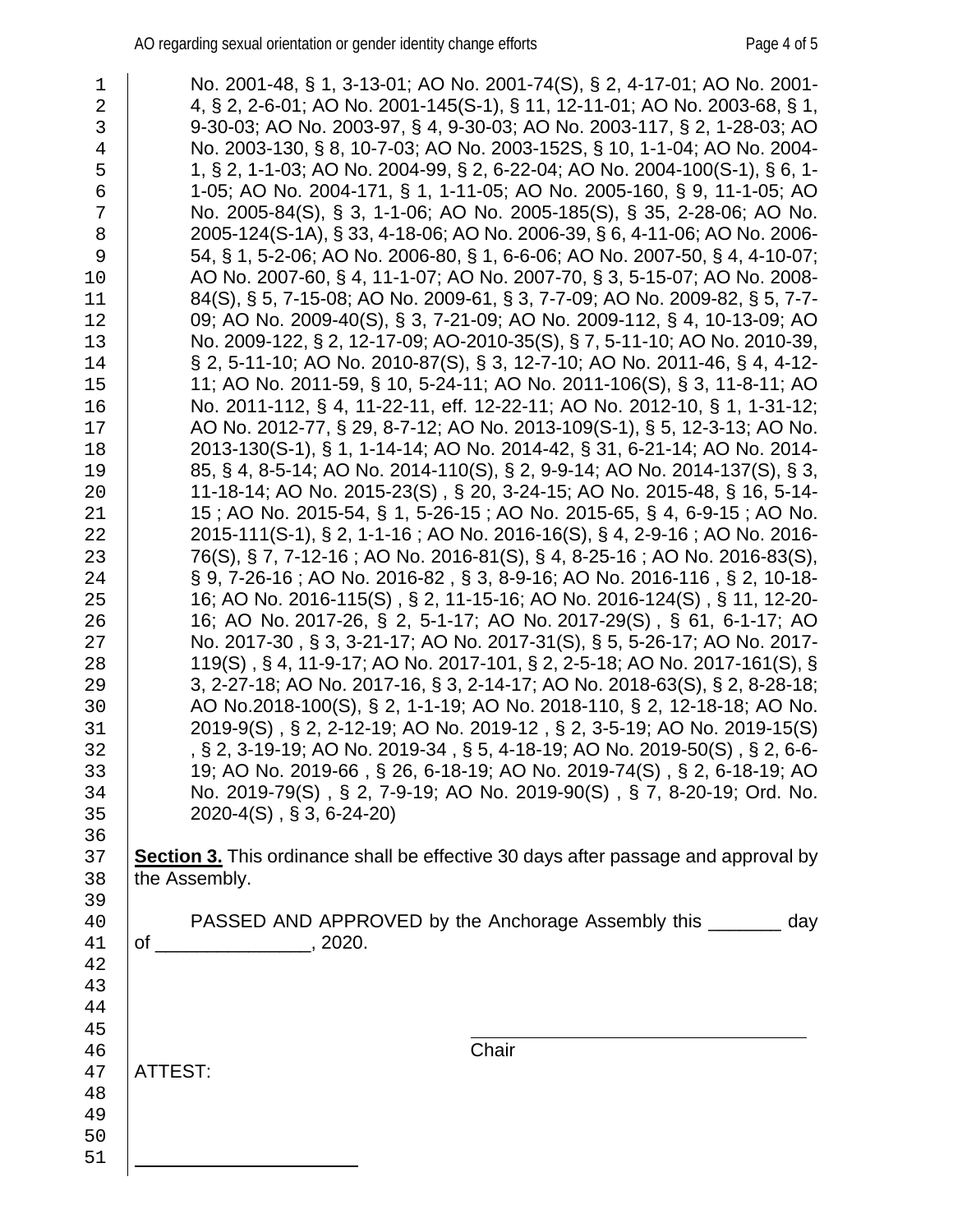# **Municipal Clerk**

 $\begin{array}{c} 1 \\ 2 \end{array}$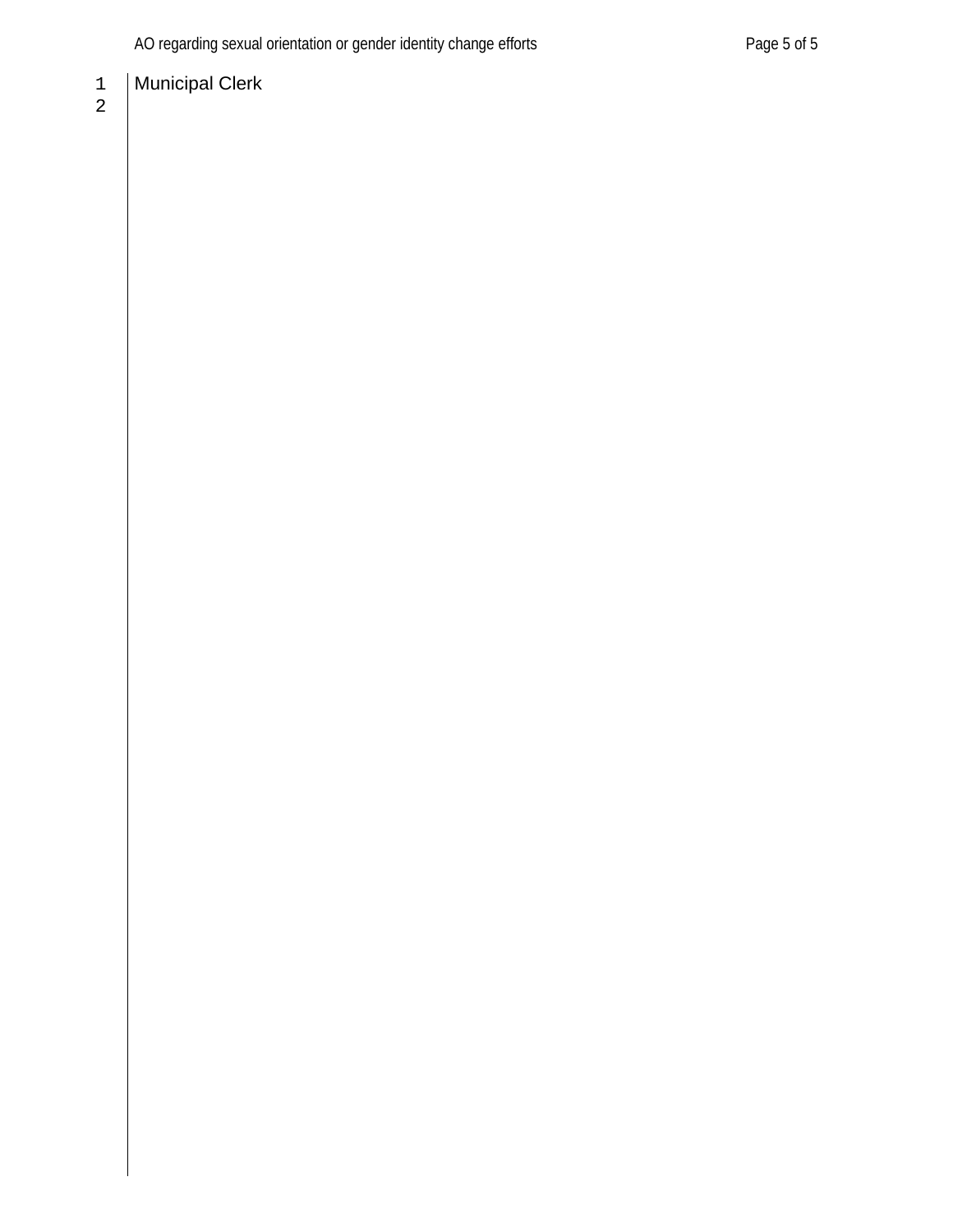## **MUNICIPALITY OF ANCHORAGE**



#### **ASSEMBLY MEMORANDUM**

No. AM 366-2020

Meeting Date: June 23, 2020

#### 1 **From: Chair Rivera, Assembly Member Constant, and**  2 **Vice-Chair Quinn-Davidson**

#### 3 4 **Subject: AN ORDINANCE OF THE ANCHORAGE ASSEMBLY AMENDING**  5 **ANCHORAGE MUNICIPAL CODE TITLE 16 BY ADDING CHAPTER**  6 **16.140 REGARDING MEDICAL**<br>7 **PRACTICES. SUCH AS SEXUAL 0** 7 **PRACTICES, SUCH AS SEXUAL ORIENTATION OR GENDER IDENTITY CHANGE EFFORTS WITH A MINOR.** 9

10 This ordinance addresses an important issue in mental and behavioral health practices. The use of sexual orientation or gender identity change efforts, also known 11 practices. The use of sexual orientation or gender identity change efforts, also known<br>12 as "conversion therapy." is harmful and too often vouth are subiected to it and have 12 as "conversion therapy," is harmful and too often youth are subjected to it and have<br>13 no say in the decision for its use. The number of organizations that decry conversion 13 no say in the decision for its use. The number of organizations that decry conversion<br>14 therapy demonstrate the widespread agreement on the harm it causes. For example. 14 therapy demonstrate the widespread agreement on the harm it causes. For example,<br>15 the American Medical Association also put out an issue brief with more info on the 15 the American Medical Association also put out an issue brief with more info on the 16 harm of conversion therapy and opposing the practice.<sup>1</sup> It addressed the medical [1](#page-5-0)6 | harm of conversion therapy and opposing the practice.<sup>1</sup> It addressed the medical<br>17 | ethics of providing conversion therapy and identified additional "social and ethics of providing conversion therapy and identified additional "social and 18 interpersonal harm," including alienation, loneliness, social isolation, interference with<br>19 intimate relationships and loss of social supports. A comprehensive list of medical 19 intimate relationships and loss of social supports. A comprehensive list of medical  $20$  groups that oppose this practice is available from Human Rights Campaign.<sup>2</sup> groups that oppose this practice is available from Human Rights Campaign.<sup>[2](#page-5-1)</sup>

 $\frac{21}{22}$ 

22 In 2009, the American Psychological Association Task Force on Appropriate<br>23 Therapeutic Responses to Sexual Orientation concluded that efforts to change sexual 23 Therapeutic Responses to Sexual Orientation concluded that efforts to change sexual<br>24 Orientation and gender identity are unlikely to produce anticipated outcomes and can 24 orientation and gender identity are unlikely to produce anticipated outcomes and can<br>25 pose unintended harmful side effects to participants, such as a sense of having pose unintended harmful side effects to participants, such as a sense of having 26 wasted time and resources, confusion, shame, guilt, helplessness, hopelessness, 27 | loss of faith, decreased self-esteem and authenticity towards others, increased self-27 | loss of faith, decreased self-esteem and authenticity towards others, increased self-<br>28 | hatred and negative perceptions, social withdrawal, a feeling of being dehumanized 28 hatred and negative perceptions, social withdrawal, a feeling of being dehumanized<br>29 and untrue to self, depression, increased substance abuse and high-risk sexual 29 and untrue to self, depression, increased substance abuse and high-risk sexual<br>30 behaviors, and suicidality.<sup>3</sup> behaviors, and suicidality. $3$ 

31<br>32

32 | Also in 2009, the American Psychological Association issued a Resolution on<br>33 | Appropriate Affirmative Responses to Sexual Orientation Distress and Change 33 | Appropriate Affirmative Responses to Sexual Orientation Distress and Change<br>34 | Efforts, that, among other things, advises persons to avoid efforts to change sexual 34 Efforts, that, among other things, advises persons to avoid efforts to change sexual<br>35 orientation or gender identity that portray homosexuality as a mental illness or orientation or gender identity that portray homosexuality as a mental illness or 36 developmental disorder, while encouraging psychotherapy, social support, and

<span id="page-5-2"></span><sup>3</sup> American Psychological Association, *Report of the American Psychological Association Task Force on Appropriate Therapeutic Responses to Sexual Orientation*, (2009).

<span id="page-5-0"></span><sup>1</sup> American Medical Association, *Issue brief: LGBTQ change efforts (so-called "conversion therapy")*, (2019), see<https://www.ama-assn.org/system/files/2019-12/conversion-therapy-issue-brief.pdf> (accessed June 17, 2020).

<span id="page-5-1"></span><sup>2</sup> See<https://www.hrc.org/resources/policy-and-position-statements-on-conversion-therapy> (accessed June 17, 2020).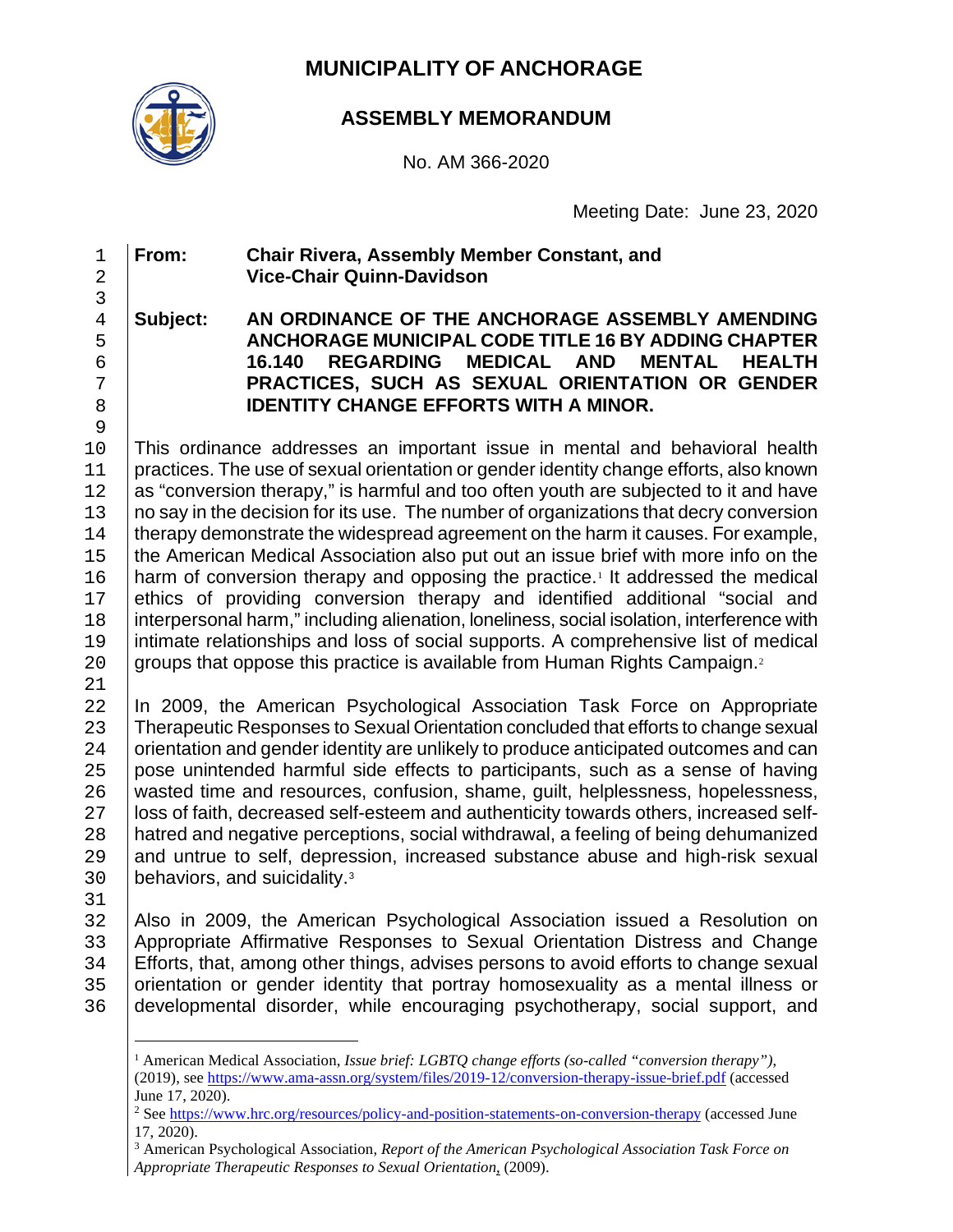| $1\,$<br>$\overline{2}$<br>$\mathbf{3}$                                                            | educational services that provide accurate information on sexual orientation and<br>sexuality, increase family and school support, and reduce rejection of sexual minority<br>youth. <sup>4</sup>                                                                                                                                                                                                                                                                                                                                                                                                                                                                                                                                                                                                                                                                                                                                                                                                                                                                                                                                                                                                   |
|----------------------------------------------------------------------------------------------------|-----------------------------------------------------------------------------------------------------------------------------------------------------------------------------------------------------------------------------------------------------------------------------------------------------------------------------------------------------------------------------------------------------------------------------------------------------------------------------------------------------------------------------------------------------------------------------------------------------------------------------------------------------------------------------------------------------------------------------------------------------------------------------------------------------------------------------------------------------------------------------------------------------------------------------------------------------------------------------------------------------------------------------------------------------------------------------------------------------------------------------------------------------------------------------------------------------|
| $\overline{4}$                                                                                     |                                                                                                                                                                                                                                                                                                                                                                                                                                                                                                                                                                                                                                                                                                                                                                                                                                                                                                                                                                                                                                                                                                                                                                                                     |
| 5<br>$\epsilon$<br>7<br>$\,8\,$<br>9<br>10<br>11<br>12                                             | The Substance Abuse and Mental Health Services Administration has concluded that:<br>"Conversion therapy perpetuates outdated views of gender roles and identities<br>$\bullet$<br>as well as the negative stereotype that being a sexual or gender minority or<br>identifying as LGBTQ is an abnormal aspect of human development. Most<br>importantly, it may put young people at risk of serious harm."<br>"Conversion therapy—efforts to change an individual's sexual orientation,<br>$\bullet$<br>gender identity, or gender expression - is a practice that is not supported by<br>credible evidence, and has been disavowed by behavioral health experts and                                                                                                                                                                                                                                                                                                                                                                                                                                                                                                                                |
| 13                                                                                                 | associations."                                                                                                                                                                                                                                                                                                                                                                                                                                                                                                                                                                                                                                                                                                                                                                                                                                                                                                                                                                                                                                                                                                                                                                                      |
| 14<br>15<br>16<br>17<br>18                                                                         | "Same-gender sexual identity, behavior, and attraction are not mental<br>$\bullet$<br>disorders. Same-gender sexual attractions are part of the normal spectrum of<br>sexual orientation. Sexual orientation change in children and adolescents<br>should not be a goal of mental health and behavioral interventions." <sup>5</sup>                                                                                                                                                                                                                                                                                                                                                                                                                                                                                                                                                                                                                                                                                                                                                                                                                                                                |
| 19                                                                                                 | A 2018 study by The Family Acceptance Project found the following:                                                                                                                                                                                                                                                                                                                                                                                                                                                                                                                                                                                                                                                                                                                                                                                                                                                                                                                                                                                                                                                                                                                                  |
| 20<br>21<br>22<br>23<br>24<br>25<br>26<br>27<br>28<br>29<br>30<br>31<br>32<br>33<br>34<br>35<br>36 | Rates of attempted suicide by LGBT young people whose parents tried to<br>change their sexual orientation were more than double (48%) the rate of LGBT<br>young adults who reported no conversion experiences (22%). Suicide attempts<br>nearly tripled for LGBT young people who reported both home-based efforts to<br>change their sexual orientation by parents and intervention efforts by<br>therapists and religious leaders (63%).<br>High levels of depression more than doubled (33%) for LGBT young people<br>$\bullet$<br>whose parents tried to change their sexual orientation compared with those<br>who reported no conversion experiences (16%) and more than tripled (52%)<br>for LGBT young people who reported both home-based efforts to change their<br>sexual orientation by parents and external sexual orientation change efforts by<br>therapists and religious leaders.<br>Sexual orientation change experiences during adolescence by both parents /<br>$\bullet$<br>caregivers and externally by therapists and religious leaders were associated<br>with lower young adult socioeconomic status: less educational attainment and<br>lower weekly income. <sup>6</sup> |
| 37<br>38<br>39<br>40<br>41                                                                         | The State of Illinois passed its Youth Mental Health Protection Act, with thorough<br>findings that cites the above groups' positions plus some additional studies as<br>justification for the measure. The State of California enacted a law in 2012 prohibiting<br>any mental health provider from engaging in sexual orientation change efforts with a<br>patient who is a minor, and it survived First Amendment challenges on two separate                                                                                                                                                                                                                                                                                                                                                                                                                                                                                                                                                                                                                                                                                                                                                     |
|                                                                                                    | $4$ <i>Id.</i> at Appendix A.                                                                                                                                                                                                                                                                                                                                                                                                                                                                                                                                                                                                                                                                                                                                                                                                                                                                                                                                                                                                                                                                                                                                                                       |

<span id="page-6-2"></span><sup>6</sup> Caitlin Ryan, et al., *Parent-Initiated Sexual Orientation Change Efforts With LGBT Adolescents: Implications for Young Adult Mental Health and Adjustment*, Journal of Homosexuality, 67:2, 159-173 (2020), DOI: 10.1080/00918369.2018.1538407, see

<span id="page-6-1"></span><span id="page-6-0"></span><sup>5</sup> Substance Abuse and Mental Health Services Administration, *Ending Conversion Therapy: Supporting and Affirming LGBTQ Youth*. HHS Publication No. (SMA) 15-4928. Rockville, MD (2015).

<https://www.tandfonline.com/doi/full/10.1080/00918369.2018.1538407> (accessed June 17, 2020).